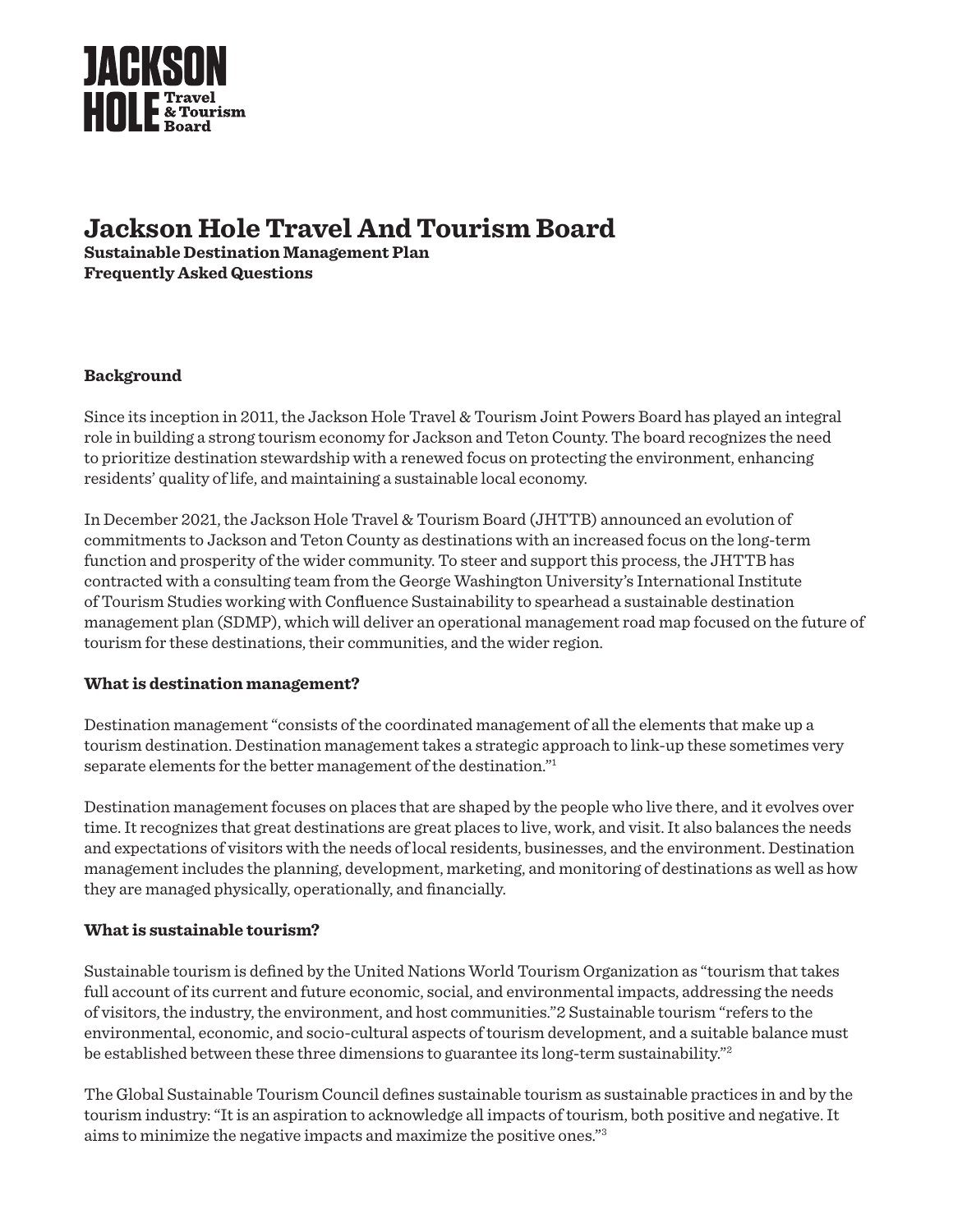# **What are SDMPs and why are tourism organizations using them?**

Often driven by the pressures from over-tourism, destination marketing organizations in the U.S. are increasingly evolving their missions to focus on tourism management. This marks a shift away from a singular focus on promotion to building a broader plan that coordinates the management of tourism growth, visitor flows, and environment and community impacts.

SDMPs are a relatively new tool and are designed to take a holistic approach to the overall assessment and strategic planning of a road map that supports the long-term health of destinations and the well-being of host communities. SDMPs involve a highly participatory development process that includes key stakeholder groups and members of the community, public, and tourism business sectors. This strategic road map identifies, amplifies, and aligns shared community values in ecosystem stewardship, economic vibrancy, growth management, and quality of life enhancement for residents.

#### **How long will the process to create the SDMP take?**

The SDMP is slated for completion in September 2022 but is designed to focus on continuous improvement and community engagement within and beyond that timeframe.

#### **Who is involved in the process of developing the SDMP for Jackson Hole and Teton County?**

Led by the JHTTB and contracted industry experts, the SDMP development process aims to foster greater collaboration with and alignment between local governments, tourism industry stakeholders, enterprise leaders, nonprofit and social services managers, public land managers, residents, and the diverse county and neighboring community workforce.

The steering committee provides oversight of the year-long planning process as well as approval of project outcomes, deliverables, data collection, and communication plans. A key responsibility for this group of stakeholders is to implement the SDMP upon its completion.

To assist in the development and execution of the final SDMP, the JHTTB has contracted the nationally recognized and locally based Riverwind Foundation to serve as the project's sustainability coordinator. The Riverwind team coordinates the JHTTB team, steering committee, consulting team, and community at large. Riverwind's innovative work promoting environmentally and socially conscious business practices has galvanized Teton County to achieve international certification of Jackson Hole as a sustainable destination according to accredited destination sustainability standards.

The contracted consulting team from the George Washington University's International Institute of Tourism Studies and Confluence Sustainability, which is providing the overarching framework for the SDMP and facilitating the participatory planning process, has developed destination management plans for many global destinations, including mountain resort and gateway communities, and has been at the forefront of shaping global destination certification standards.

The JHTTB and its executive director provide input throughout the process and oversee the final SDMP. A key outcome of the plan will be a definition of an assembly of stakeholders, such as a destination steering committee, who will oversee and monitor the implementation of the plan. This group of leaders will not be

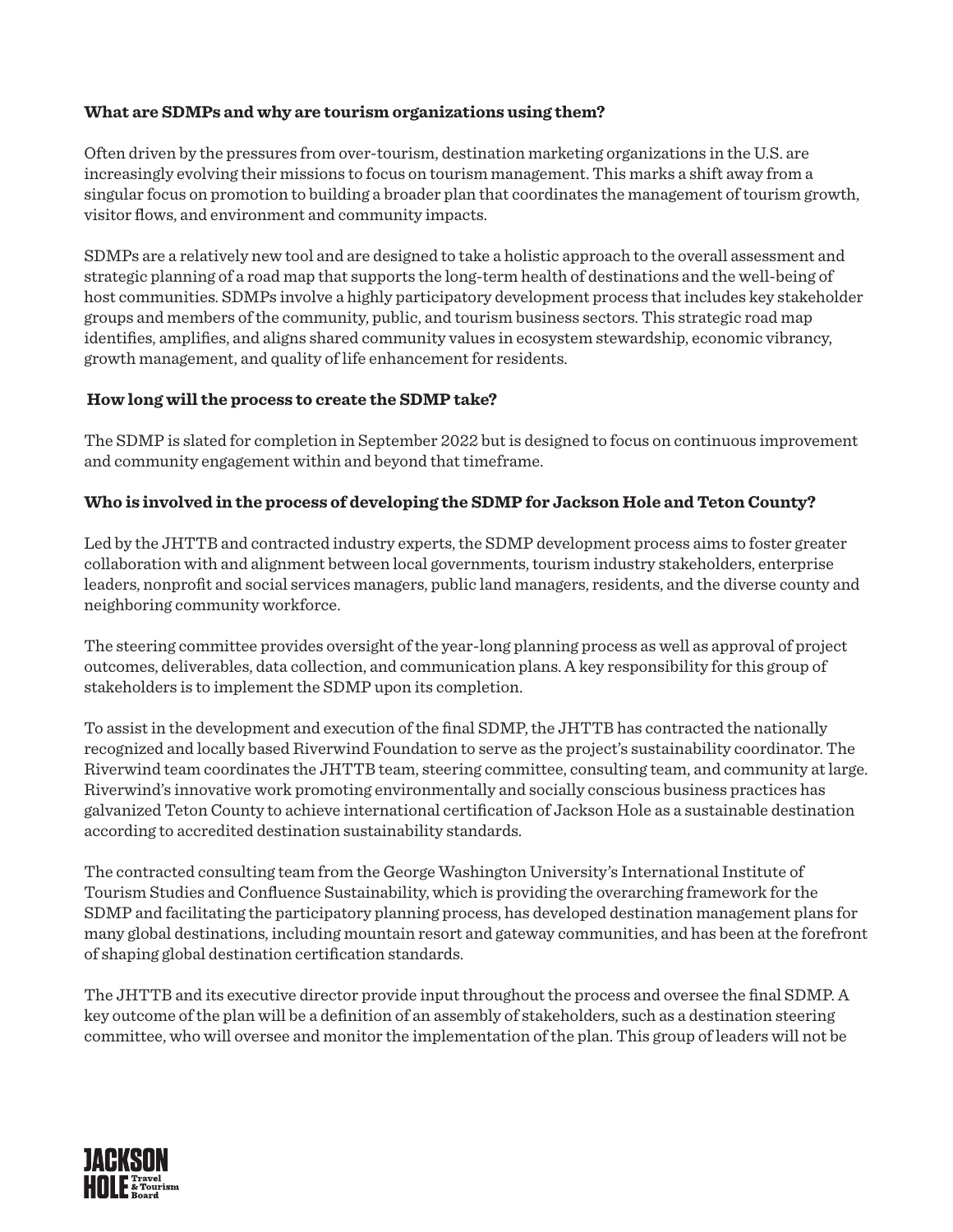an authority or governing body. Its main purpose will be to monitor the progress of those entities that do have the authority to implement changes, such as federal, state, and local governments, and land managers.

# **How does the JHTTB's approach to creating a destination management plan differ from other approaches?**

The central focus of this process and a key pillar of destination management is community stakeholder and member engagement to establish clear action plans that guide the apportionment of resources. The process is designed to build communitywide engagement, transparency, and trust. Jackson, Teton County, and neighboring communities will be invited to participate by providing input that will shape the future of tourism for the destination.

# **How is tourism measured?**

To date, tourism has been measured by economic performance indicators, including business revenue generated, volume of tax revenues collected, and number of jobs created. Future success indicators can potentially include economic equity, community integration, resident quality of life, and environmental stewardship.

# **What is the history of sustainability and what other sustainability initiatives support tourism in Jackson Hole?**

- A town-county resolution for Jackson Hole to be "a world-leading sustainable community and destination"<sup>4</sup>
- Inclusion of sustainability principles, policies, and strategies in the Jackson/Teton County Comprehensive Plan (2020 update)
- A goal to divert 60% of the county's waste by 2030 as part of its zero-waste target

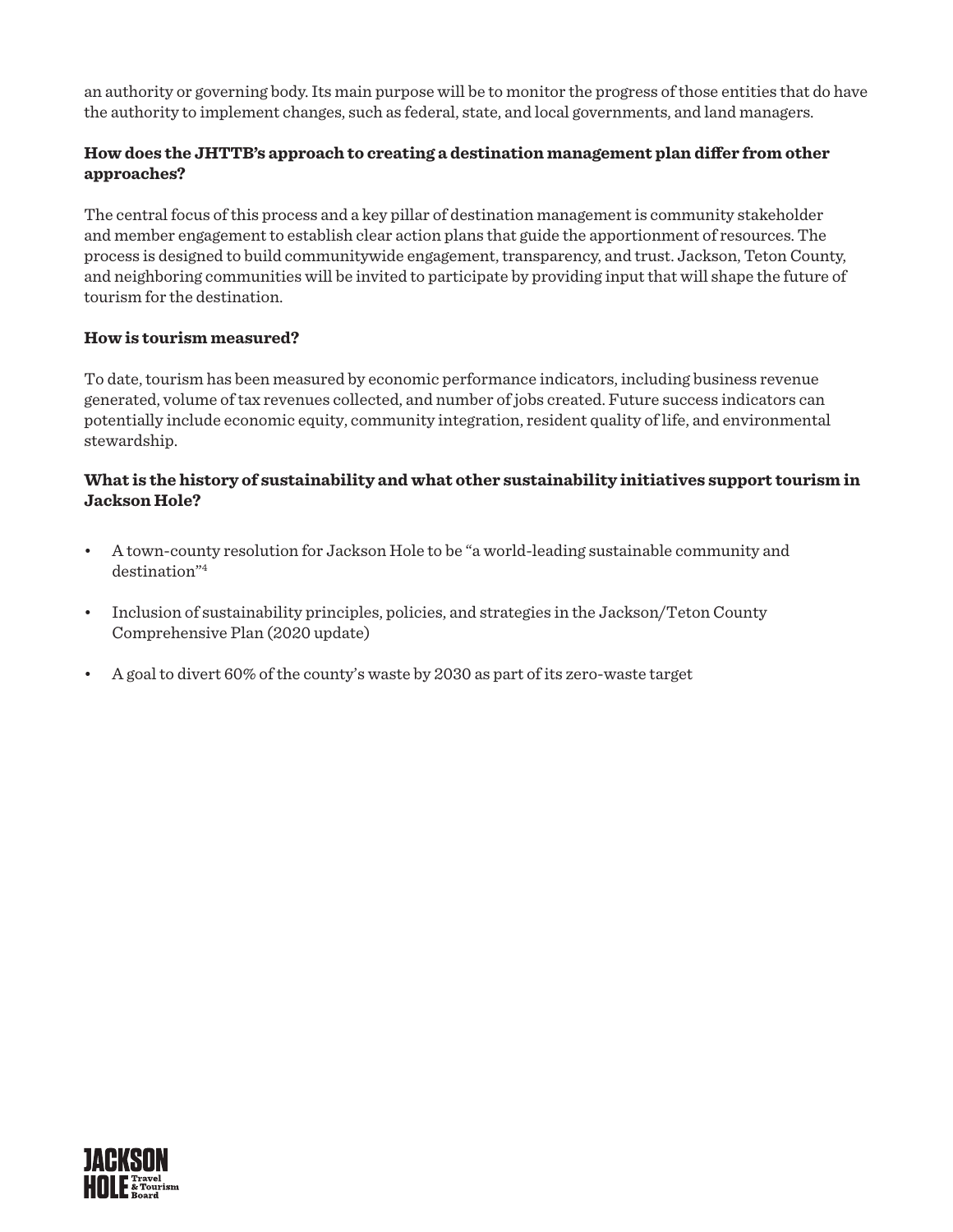# **Why is tourism important for Jackson Hole and Teton County?**

In 2019, Teton County welcomed nearly 1.9 million domestic and international visitors who spent \$1.28 billion and generated \$34.4 million in state and local taxes. This tax revenue supports public infrastructure, such as streets and roads, fire and police protection, and many other public services. It is estimated that households would have to pay \$7,103 more in taxes for existing government services without taxes generated by the tourism industry. The industry also created 8,860 jobs, which represent 26.7% of Teton County's total private industry employment. The tourism industry supports a sustainable and prosperous local economy through visitor spending and increased tax revenues, economic opportunities, and sustainable employment for residents, enhancing their quality of life, including access to world-class outdoor recreation and cultural experiences, natural environmental assets, and infrastructure such as transportation and quality of life services. With the right mechanisms in place, tourism can support environmental, community, and cultural sustainability initiatives too.

# **How can Jackson Hole and Teton County community members play a role in the future of tourism?**

This project is designed to be participatory to give all community members a voice and a role to play in the future of tourism. The community is invited to learn more as the project progresses by visiting VisitJacksonHole.com/Locals; attending community events, workshops, and planning meetings; and giving input through several resident and tourism stakeholder surveys, which will launch in early 2022. Announcements on all these opportunities are coming soon.

# **What is the mission of the JHTTB and how is it funded?**

The Jackson Hole Travel & Tourism Joint Powers Board is dedicated to developing a healthy economy that preserves Jackson Hole's natural capital, provides a quality visitor experience, and enhances the well-being of the community. The JHTTB is a seven-member volunteer board appointed by elected officials from the town of Jackson and Teton County.

In the state of Wyoming, a 5% lodging tax is collected on every visitor's hotel, motel, or rental property stay; 3% is managed by the Wyoming Office of Tourism, and 2% stays in Teton County. 60% of these funds are managed by the JHTTB for destination marketing, tourist education, events, and other tourism-related initiatives as outlined in the Wyoming Statutes. The 40% balance is managed by the town of Jackson and Teton County, primarily to mitigate the impacts of tourism on infrastructure and services.



-